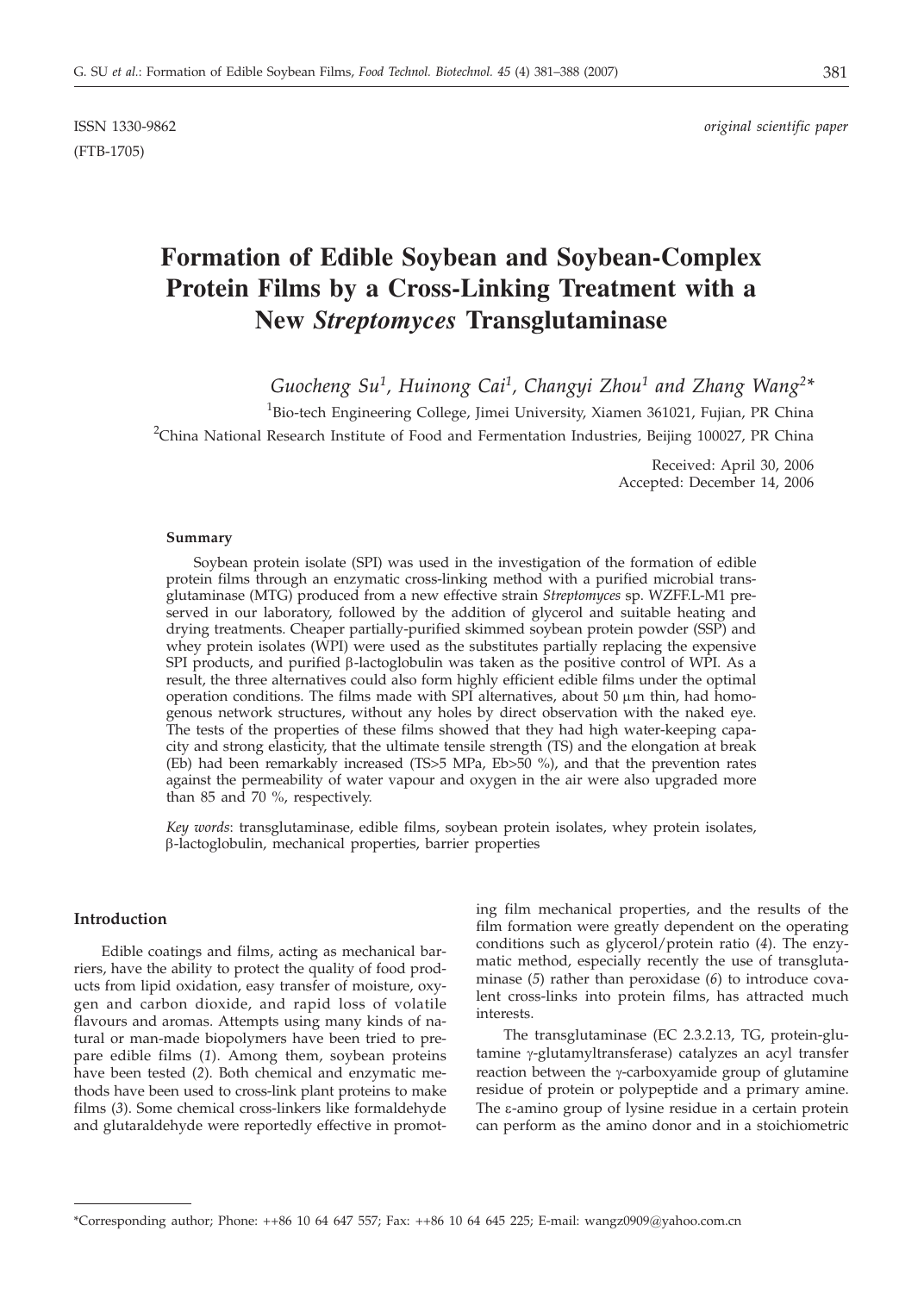ratio forms an isopeptide bond of  $\varepsilon$ -( $\gamma$ -glutamine)-lysine. This reaction introduces covalent cross-linkages between proteins as well as peptides, and therefore, significantly changes the structure, property and function of proteins. TG can be used to modify the functional properties of food proteins, including altering solubility and enhancing the mechanic properties. TG from liver of guinea pig and pig plasma and other animal tissues have been purified. However, because of low recovery and difficulty in isolation and purification from animals, more economic sources are needed to be developed for commercial utilization of TG. Japanese scholars first reported the production of microbial transglutaminase (MTG) by using microbial strains of *Streptoverticillium* sp. S-8112 (*7*), and achieved great economic benefit. Since then, the production, purification and application of MTG have attracted many researchers all over the world. Covalent bonding among protein molecules like gelatin proteins (*8*) and egg white proteins (*9*) by MTG catalysis was very effective in forming a self supporting network which then makes edible films. But the enzymatic cross-linking catalysis of MTG on soybean proteins alone or mixed with other proteins to form edible films has not been reported.

A new efficient MTG-producing strain, *Streptomyces* sp. WZFF.L-M1 was isolated from soil (*10*), and optimal conditions for production and purification of the MTG enzyme have been reported (*11*). For the purpose of developing the practical industrial applications of this MTG, and considering that soybean protein isolate (SPI) is a good material for food coatings with high nutrient values but only a small quantity (less than 10 %) of soybean protein is used directly in human food, we used SPI to prepare new kinds of functional SPI films by the MTG cross-linking treatment. Though SPI has reportedly a potential to form edible films with a valuable sensory evaluation, the SPI films with pure soybean globulins are usually defective in meeting the requirements for the practical food industry, and purified SPI is expensive for preparation in a large scale. Therefore, a partially purified skimmed soybean protein powder (SSP) was used and another economical material, partially purified whey protein isolate (WPI), was also tried to partially replace SPI. Whey is a coproduct of the casein and cheese industries, and more than 60 % of total proteins in whey are used for animal feed and low cost food applications. Here, purified  $\beta$ -lactoglobulin from whey proteins was comparatively tested with WPI as the positive control. Therefore, the objectives of this study are to develop a methodology to produce edible protein films by using MTG-catalyzed cross-linking reaction of SPI alone and with its cheaper substitutes through the investigation of mechanical properties and barrier properties of the formed films.

## **Materials and Methods**

## *Chemicals*

Bovine serum albumin (BSA), N-a-carbobenzoxyl-L- -glutaminyl-glycine (CBZ-Gln-GLy), L-glutamic acid-γ--monohydroxamic acid (Glu-MHA) and phenyl methyl sulphonyl fluoride (PMSF) were purchased from Sigma. CM Sepharose CL-6B, Blue Sepharose CL-6B and Sepharose CL-6B were purchased from Pharmacia. All the reagents were at least of analytical reagent grade.

## *Preparation of base materials*

SSP was prepared from ground soybean flour defatted three times at room temperature using hexane (soybean flour/hexane=1/4, by mass per volume). The extracted soybean protein was dissolved at 1/10 ratio (by mass per volume) in 50 mmol/L of phosphate buffer (pH=8.0) containing 10 % NaCl, 0.1 mmol/L of PMSF and 0.5 mmol/L of 2-mercaptoethanol, and then centrifuged at 4000 rpm for 20 min. Solid ammonium sulphate was added to the supernatant to 50 % saturation degree and then centrifuged. The precipitant was dissolved in phosphate buffer and dialyzed with distilled water overnight, then concentrated and dried. The protein content of SSP was (90.6±2.5) % on dry basis, moisture was 6.2 % and lipid content was less than 3.5 %.

SPI was purchased from a Chinese oil production company in Henan Province of China, or prepared from defatted flour by acid and salt precipitation, and separated by chromatography from a Sepharose CL-6B column as described previously (*12*). The SPI had a protein content of (90±2.1) % on dry basis. Moisture and lipid contents were 7.2 and 1.5 %, respectively.

WPI was prepared from skimmed milk powder at a ratio of  $1/5$  (by mass per volume) in 50 mmol/L of phosphate buffer (pH=6.5), by adjusting pH to 2.0 and adding 7.0 % NaCl, followed by cold stabilization, centrifugation and vacuum drying treatment. The WPI powder had a dry content of (91±1.5) % protein, 0.8 % lactose and sugars, 1.5 % lipid and 6.8 % moisture. The protein concentrations in WPI were  $20\%$   $\alpha$ -lactoglobulin, 75 %  $\beta$ -lactoglobulin and 5 % bovine serum albumin.

b-lactoglobulin was prepared from skimmed milk powder as described previously (*13*), and had more than 90.2 % protein content.

## *Protein determination*

Protein content was determined by the method of Lowry *et al.* (*14*) using BSA as a standard. For protein content of SPI standards, the Kjeldahl method was also used.

#### *Microbial strain*

The MTG-producing strain *Streptomyces* sp. WZZF.L- -M1 (*10,11,15*) was newly isolated from the soil and preserved in our laboratories.

# *Production and purification of microbial transglutaminase*

One loop of spore suspension of *Streptomyces* sp. WZFF.L-M1 picked from a slant containing organic salts- -starch agar medium was activated in a 500-mL Erlenmeyer flask containing 100 mL of medium (starch 2.5 %, peptone 2.0 %, yeast extract 0.2 %,  $K_2HPO_4$  0.2 %,  $NaH_2PO_4$ 0.2 %,  $MgSO_4$ :7H<sub>2</sub>O 0.1 %, pH=7.0) and cultured with shaking (200 rpm) at 30 °C for 48 h. This culture suspension was then transferred at an inoculum ratio of 5 % to a 30-litre jar fermentor containing 20 L of fermentation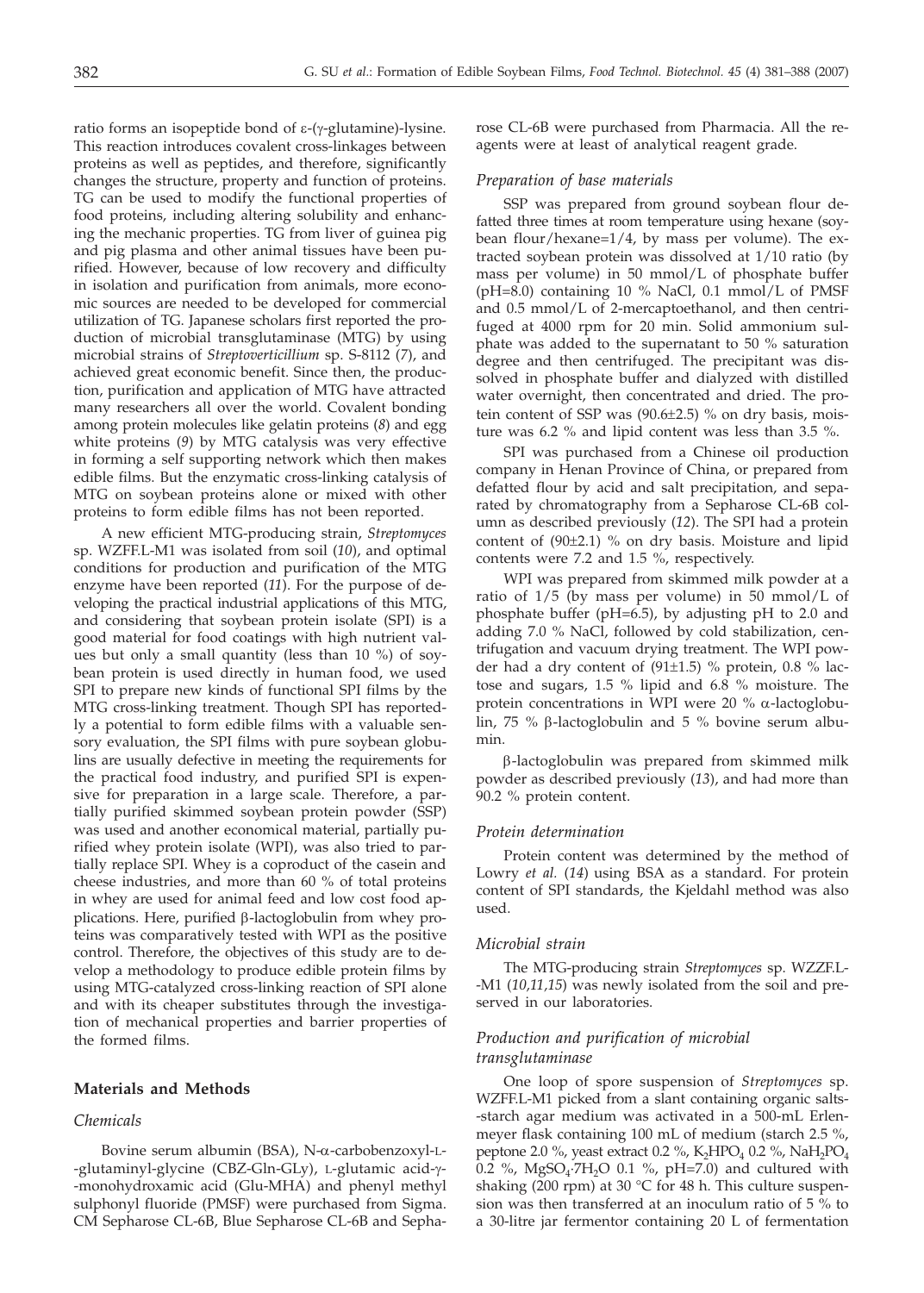medium (K<sub>2</sub>HPO<sub>4</sub> 0.4 %, NaH<sub>2</sub>PO<sub>4</sub> 0.4 %, MgSO<sub>4</sub>·7H<sub>2</sub>O 0.1 %, glucose 1.5 %, starch 1.0 %, polypeptone 2.0 %, yeast extract 0.2 %, pH=7.0). After a 96-hour incubation at 30 °C with stirring at 300 rpm and aeration at 0.6–0.9 vvm (pH=6.6–6.8), the culture broth was filtered through a mechanical filter.

Solid ammonium sulphate was added into the filtered fluid. After stirring overnight, the filtered fluid was centrifuged. The precipitant was collected, dissolved in 50 mM phosphate buffer (pH=6.5), and further filtered through a 10-kD Amicon membrane ultrafiltration package unit. The supernatant was then put into a CM Sepharose CL-6B ion exchange column, and eluted with the buffer containing 0.2, 0.4 and 0.8 M NaCl using a stepwise method. The activity fractions containing MTG were collected, concentrated, then put into a Blue Sepharose CL-6B column, and eluted with 0.2–0.8 M NaCl-containing buffer using a linear gradient method. Finally, pure MTG product was isolated from the pooled eluates, and then dialyzed against 5 mmol/L of acetate buffer (pH= 5.0). After that, it was centrifuged using filter unit, and the pure MTG was stored at  $-4$  °C.

#### *Determination of enzyme activity*

MTG activity was measured by the method described previously by Folk (*16*) with some modifications. Briefly, reaction mixture containing enzyme solution, Tris-acetate buffer (pH=6.0), hydroxylamine, and 0.1 mol/L CBZ-Gln- -Gly was incubated for 15 min at 37 °C and then stopped by adding trichloroacetic acid containing 5 % FeCl<sub>3</sub>. After 15 min of centrifugation, the supernatant was collected and the absorbance was measured at 525 nm. The standard curve was made by using Glu-MHA as a standard. One unit of MTG activity was defined as the amount of enzyme that can catalyze the formation of 1  $\mu$ mol of hydroxamic acid within 1 min at 37 °C.

#### *Formation of protein films*

To prepare the edible films from soybean protein alone or with other three kinds of proteins enzymatically catalyzed by MTG purified above, all aqueous solutions of base proteins were first heat-denatured in an instant treatment (95  $^{\circ}$ C, 5 min in a water bath). These various fractions were cooled to room temperature, mixed at the necessary ratio, and adjusted to the pH at which MTG could effectively catalyze. MTG was added at  $5-20$  U/g protein, and allowed to react at the suitable temperature for certain time. To the enzymatically cross- -linked solutions, 0.5–2.0 % (by mass per volume) of glycerol and 0.005 % (by mass per volume) of sodium azide were added, then adjusted to pH=8 and heated at 80 °C for 20 min in a water bath. Vacuum was then applied to remove dissolved air, and the film-forming solutions containing 2.5 g of solids were pipetted on a stainless steel plate (15×15 cm) to minimize thickness variations between treatments. The solutions were spread evenly with a glass rod and dried in a chamber at the conditions of 50  $°C$ , (50±5) % relative humidity (RH) overnight, and the dried films were peeled carefully from the casting surface. Then these film products were left at 20 °C, (45±5) % RH for one day and used for property analysis.

#### *Film thickness measurement*

Film thickness was measured using a micrometer with a sensitivity of  $0.15 \mu m$ . Film strips were placed between the jaws of the micrometer and the gap reduced until the first indication of the contact. Mean thickness of the films was determined from the average of measurements at five locations.

#### *Tensile strength measurement*

Mechanical properties were analyzed by three duplicates for each tested film. Tensile strength (TS) and elongation at break (Eb) of the film were measured using a texture analyzer QTS-25. Film samples were conditioned at ambient temperature and 50 % of RH for at least 24 h prior to textural analyses (ASTMD 882-1991) (*17*). TS measurements were performed by mounting the film strips (40×5.5 mm) on the texture analyzer. Initial grip separation was 25 mm and crossed speed was set at 2 mm/s in tension mode. TS was computed as peak force divided by cross sectional area of a specimen. Eb was expressed in percentage of the initial length  $(L_0=25)$ mm) of the piece tested.

## *Measurement of film transparency*

The film prepared with the same material was stretched out on a clear A4 paper on which at least two or three ranks of Chinese words in No. 10 size were typed at standard intervals. Then the film was folded layer by layer until it was impossible to read the word clearly, and the number of film layers was recorded as a comparison of film transparency.

## *Measurement of water solubility of the film*

Solubility was determined in a buffered solution by using small pieces of films (20–30 mg) placed in 5 mL of 0.1 mol/L buffered solutions ( $pH=6.8$ ). Three randomly selected samples from each type of film samples were first conditioned at ambient temperature and 50 % RH for at least 24 h prior to solubility test, and the initial dry matter (dried at 105 °C) was weighed. After drying, films were immersed in 30 mL of the same buffered solution in a 50-mL beaker. Beakers were covered with Parafilm® wrap and stored in an environmental chamber at 25 °C or sometimes at room temperature (20–25 °C) for 24 h. Undissolved dry matter was determined by removing the film pieces from the beakers, gently rinsing them with distilled water, and then oven drying (50 °C, 12 h). The mass of solubilized matter (S) was calculated by subtracting the mass of unsolubilized dry matter from the initial dry matter and expressed as a percentage of the initial dry matter content. Dry mass (DM) was determined at least in triplicate for each film type. The percentage of solubility was calculated as follows:

$$
S = \frac{\text{(initial film DM - final film DM)} \times 100}{\text{initial film DM}} / \% \quad /1 /
$$

# *Water vapour permeability (WVP) measurement*

The gravimetric modification cup method based on ASTM E96-1995 (*18*) was used to determine WVP. A volume of 6 mL of deionized water was pipetted into test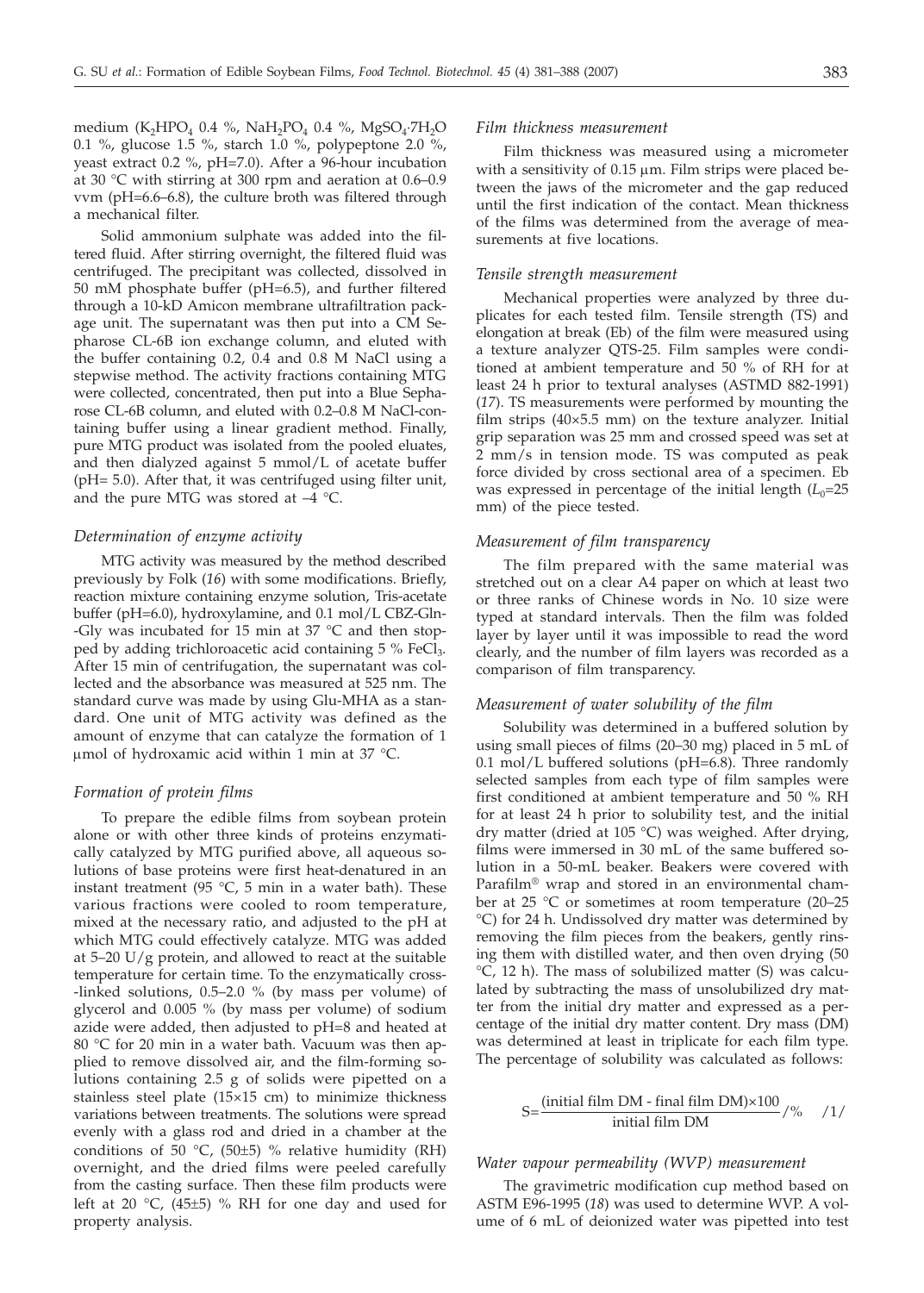cups made of polymethylmethacrylate. Films without pinholes and any defects were placed between the cup and the ring cover of each cup coated with silicon sealant, and held with 4 screws around the cup. After that, the cups were placed in cabinets with constant RH (0 %, using anhydrous calcium sulphate) containing fans, located in a room with temperature controlled at 25 °C. Once steady-state moisture transfer was obtained, masses for measurement were taken at 2-hour intervals. The WVP value of the film was calculated by multiplying the steady-state water vapour transmission rate with the film thickness and dividing by the water vapour partial pressure difference across the film.

$$
WVP=WVTR\times thickness/(P_{a1}-P_{a2})
$$

where WVTR is water vapour transmission rate, and  $P_{a1}$ and P<sub>a2</sub> are water vapour partial pressure inside and outside the cup, respectively.

#### *Oxygen permeability measurement*

Oxygen transmission rate (OTR,  $\text{cm}^3/\text{(m}^2\text{-day)}$  was determined using an Ox-Trans permeability tester with a modified method (*19*). Samples were tested at 15, 25 and 35 °C with both sides of the film maintained at predetermined RH levels. In order to prevent the coulometric sensor from overloading, a 0.5 %  $O_2$  in  $N_2$  gas mixture was used as the upstream gas. Since the flow rate was low (10 mL/min), the partial pressure difference ( $\Delta P$ ) across the films was essentially 0.005 atm (507 Pa). Oxygen permeability coefficients, Po<sub>2</sub> (cm<sup>3</sup>·cm)/(m<sup>2</sup>·day·kPa) were calculated by multiplying OTR by film thickness and dividing by  $\Delta P$ .

#### *Statistical analysis*

Each replication process was undertaken from individual film preparation to film formation. At least three replications were performed in a completely randomized design. A minimum of three observations was collected unless specified otherwise. Data were analyzed using the general procedure of a linear processing model to determine differences between treatment methods. Pairwise comparison of all treatment methods was performed using the least significant difference (LSD) procedure with significance defined at p=0.05.

#### **Results and Discussion**

## *Production and purification of microbial transglutaminase*

After a 4-day incubation of *Streptomyces* sp. WZZF.L- -M1 in a 30-litre jar fermentor containing 20 L of fermentation broth for the production of MTG, the MTG activity reached 2.73 U/mL. MTG was purified about 109.4- -fold, and the final recovery ratio and specific activity were 26.2 % and 12.03 U/mg protein, respectively. The final purified MTG and partially purified enzyme products were yellow. They were used for the preparation of edible soybean protein films. The results are shown in Table 1.

## *Film formation of soybean proteins by MTG cross-linking catalysis*

It has been suggested that after heat denaturation proteins are considered to be partially unfolded, more flexible and susceptible to MTG attack (*20*) due to heat treatment inducing structure denaturation, exposing internal sulphydryl groups to promote intermolecular disulphide bonds, and releasing both glutamine residues and lysine residues to promote MTG-catalyzed intermolecular cross-linking reaction. Thus, all the base protein solutions tested in this work were first treated thermally. The results shown below confirm that the protein preheating effectively enhanced MTG-catalyzed cross-linking and allowed formation of film with greater strength and barrier properties than expected.

As shown in Fig. 1, the films obtained from SPI with or without the other three proteins were very thin,



**Fig. 1.** Six layers of MTG-catalyzed SPI films over a Chinese identity card, indicating their clear transparent degrees

Table 1. Summary of the purification of MTG from the strain *Streptomyces* sp.

| No. | Purification<br>steps                       | Total protein<br>absorbance<br>$(A_{280 \text{ nm}})$ | <b>Total MTG</b><br>activity<br>U | Specific activity<br>$(U/A_{280 \text{ nm}})$ | Purification<br>fold | Recovery<br>$\%$ |
|-----|---------------------------------------------|-------------------------------------------------------|-----------------------------------|-----------------------------------------------|----------------------|------------------|
|     | Culture broth                               | 496800                                                | 54650                             | 0.11                                          |                      | 100.0            |
|     | Filtration                                  | 38260                                                 | 53560                             | 0.14                                          | 1.27                 | 98.0             |
| 3   | $(NH4)2SO4 precipitation$                   | 75140                                                 | 48070                             | 0.64                                          | 5.82                 | 87.9             |
| 4   | Amicon ultrafiltration                      | 11570                                                 | 39350 (crude MTG)                 | 3.40                                          | 30.90                | 72.0             |
| 5   | CM Sepharose ion<br>exchange chromatography | 2880                                                  | 24590<br>(partially purified MTG) | 8.54                                          | 77.60                | 45.0             |
| 6   | <b>Blue Sepharose</b><br>chromatography     | 1190                                                  | 14310<br>(purified MTG)           | 12.03                                         | 109.40               | 26.2             |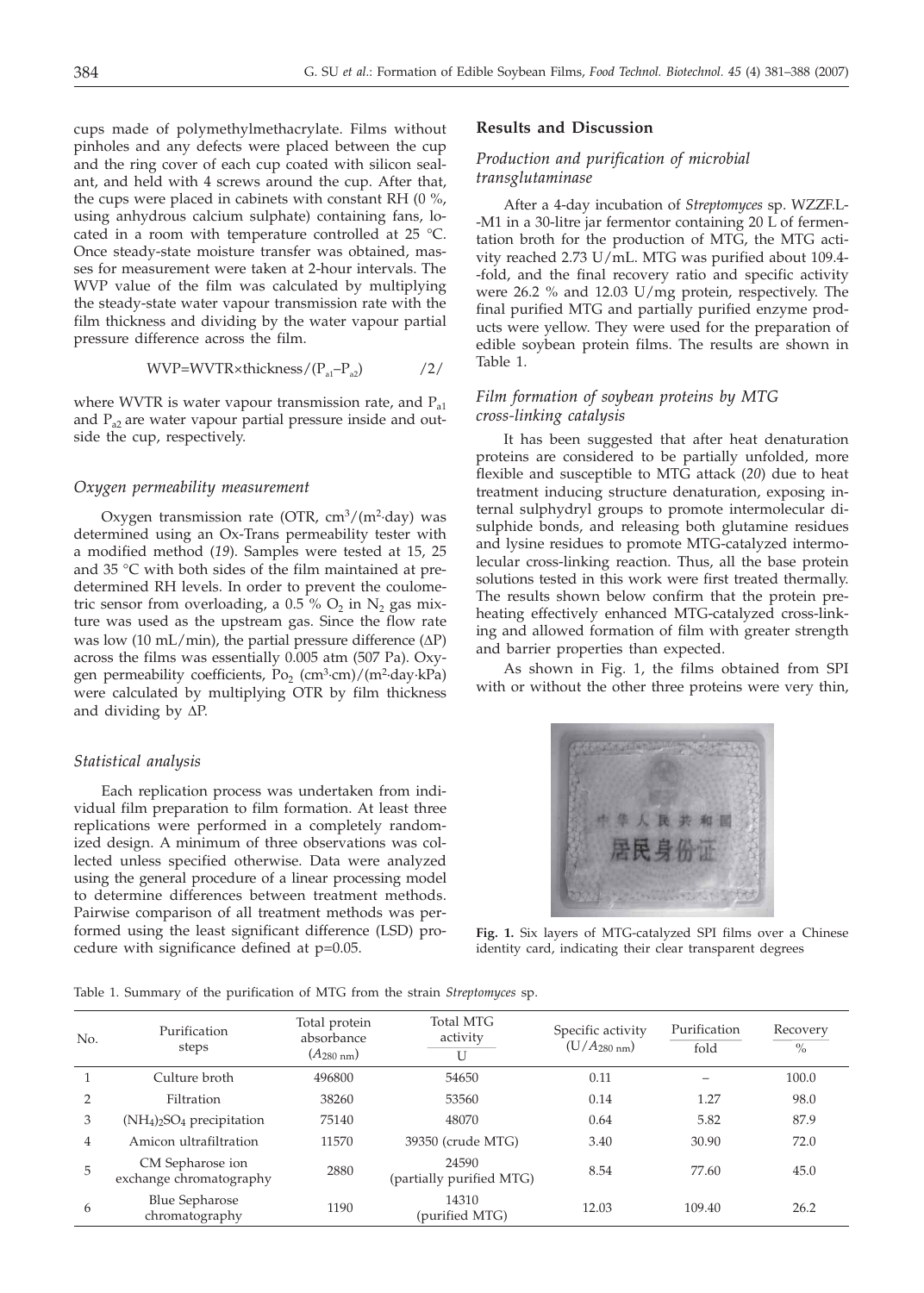flexible, glossy and translucent, and had a smooth shiny surface without any holes observed directly with the naked eye.

The analysis of the mechanical properties of SPI films as the single substrate in film-forming solution at different concentrations (1.5, 4.5 and 7.5 %) showed that the mean values of thickness of SPI were 44, 52 and 64 mm, respectively (Table 2), and that they increased with the amount of SPI added.

Mechanical properties of edible protein films provided an indication of expected film integrity under the conditions of stress that would occur during practical uses in processing, handling and storage. As a result of MTG catalysis, TS values of MTG-treated samples were much greater than that of control without the addition of MTG.

MTG cross-linked SPI films appeared to have much higher tensile force, and enhanced more than 80 % with the increase of SPI addition from 1.5 to 4.5 %, which was 2–3 times greater than that of films (*21*) made from wheat gluten catalyzed by MTG of Ajinomoto Co., Inc. (Tokyo, Japan). These results were also accompanied with the increase of Eb. However, the two parameters had no significant difference between 4.5 and 7.5 % of SPI. Therefore, 4.5 % of SPI was chosen for next experiments.

The solubility of MTG-treated films was also analyzed, and the data showed that the action of MTG induced a remarkable decrease in the water solubility of

Table 2. Formation of films with different SPI concentration

the films, and very little solubilized matter could be checked out. Therefore, the analysis of water solubility of films was not carried out further.

#### *Formation of SPI with other proteins*

Although SPI was good enough to form edible films with efficient values mentioned above, the properties of film preparations using only SPI are usually not enough to satisfy the requirements of food industry, and in particular, purified soybean globulins are expensive and difficult to be used in a large scale as required in food processing. Thus, economical SSP and WPI were tested as the substitutes to partially replace SPI, and  $\beta$ -lactoglobulin was used as a positive control for WPI. The results in Table 3 show that the purified MTG product could catalyze these protein materials to form efficient films. Some significant statistical differences (p>0.05) were found among different degrees of thickness of the prepared films. The results suggest that the film preparation method was suitable, resulting in films with reasonably uniform thickness.

The MTG catalytic action also increased both TS and Eb about twice compared to that without the addition of the enzyme, and these results were nearly consistent with the results reported previously (*8*). Although these results were further analyzed by using multiple range tests, which permitted the identification of groups among the different protein types, and their meanings

| Concentration<br>of $SPI/\%$ | <b>Thickness</b><br>иm | <b>TS</b><br>MPa | Eb<br>$\%$    | Transparency<br>fold | Water solubility<br>$\%$ |
|------------------------------|------------------------|------------------|---------------|----------------------|--------------------------|
| 1.5                          | $44+1.4a$              | $3.4 + 0.5b$     | $19.6 + 2.1a$ | $15+0.8a$            | $2.8 + 0.9a$             |
| 4.5                          | $52+0.9b$              | $6.2 + 0.9c$     | $45.1 + 4.1b$ | $17+1.1a$            | $2.4 + 1.0a$             |
| 7.5                          | $64+1.9c$              | $6.5 + 2.1c$     | $51.6 + 3.7b$ | $16+1.0a$            | $3.7 + 1.4b$             |
| $4.5-MTG$                    | $68 + 3.7c$            | $2.4 + 0.9a$     | $17.8 + 3.8a$ | $14\pm0.8a$          | $13.3 + 2.7c$            |

Means of at least three replicates±standard deviation. TS: tensile strength, Eb: elongation at break. Enzymatic treatment conditions: MTG concentration 10 U/mg protein, pH=7.0, 30 °C, 1 h. Glycerol addition 1.5 %, films heated at pH=8.0, 80 °C, 20 min. 4.5-MTG – no MTG addition as a control. a, b, c – the different level of the data in the same lane with a significant difference (p<0.5) between a and b, b and c

Table 3. Formation of SPI films with other base materials

| No.            | Fraction of protein      | Thickness     | <b>TS</b>        | Eb                | Transparency |
|----------------|--------------------------|---------------|------------------|-------------------|--------------|
|                | $\frac{0}{0}$            | $\mu$ m       | MPa              | $\%$              | fold         |
| Τ.             | SPI 4.5                  | $54\pm2.9b$   | $5.7 \pm 1.1c$   | $44.5 \pm 5.6a$   | 18           |
| $\overline{2}$ | SPI 3.0+SSP 1.5          | $53\pm3.4b$   | $6.1 \pm 1.6c$   | $44.6{\pm}7.8a$   | 18           |
| 3              | SPI 1.5+SSP 3.0          | $48 \pm 2.1$  | $4.5 \pm 0.7$ b  | $39.5 \pm 11.1a$  | 16           |
| $\overline{4}$ | SSP <sub>4.5</sub>       | $57\pm4.3bc$  | $3.7 \pm 0.7a$   | $41.1 \pm 12.8a$  | 14           |
| 5              | SPI 3.0+WPI 1.5          | $61\pm5.6$ bc | $7.8 \pm 2.2$ d  | $60.1 \pm 6.8$ b  | 17           |
| 6              | SPI 1.5+WPI 3.0          | $49\pm3.0b$   | $6.9 \pm 1.1$ cd | $66.5 \pm 13.4 b$ | 18           |
| 7              | WPI 4.5                  | $60\pm4.4$ bc | $5.6 \pm 1.2c$   | $49.0 \pm 10.5a$  | 16           |
| 8              | SPI $3.0+\beta$ lg $1.5$ | 50±5.1b       | $10.1 \pm 3.1$ e | $74.2 + 22.3$ bc  | 20           |
| 9              | SPI $1.5 + \beta$ lg 3.0 | $41 \pm 2.5a$ | $13.2 \pm 2.1$ f | 82.4±19.9c        | 20           |
| 10             | $\beta$ lg 4.5           | $47 + 2.7$    | $8.7 \pm 2.3$ d  | $67.5 \pm 17.6 b$ | 18           |

Means of at least three replicates±standard deviation. Conditions of film formation were the same as in Table 2. SPI: soybean protein isolate, SSP: skimmed soybean protein powder, WPI: whey protein isolate,  $\beta$ lg:  $\beta$ -lactoglobulin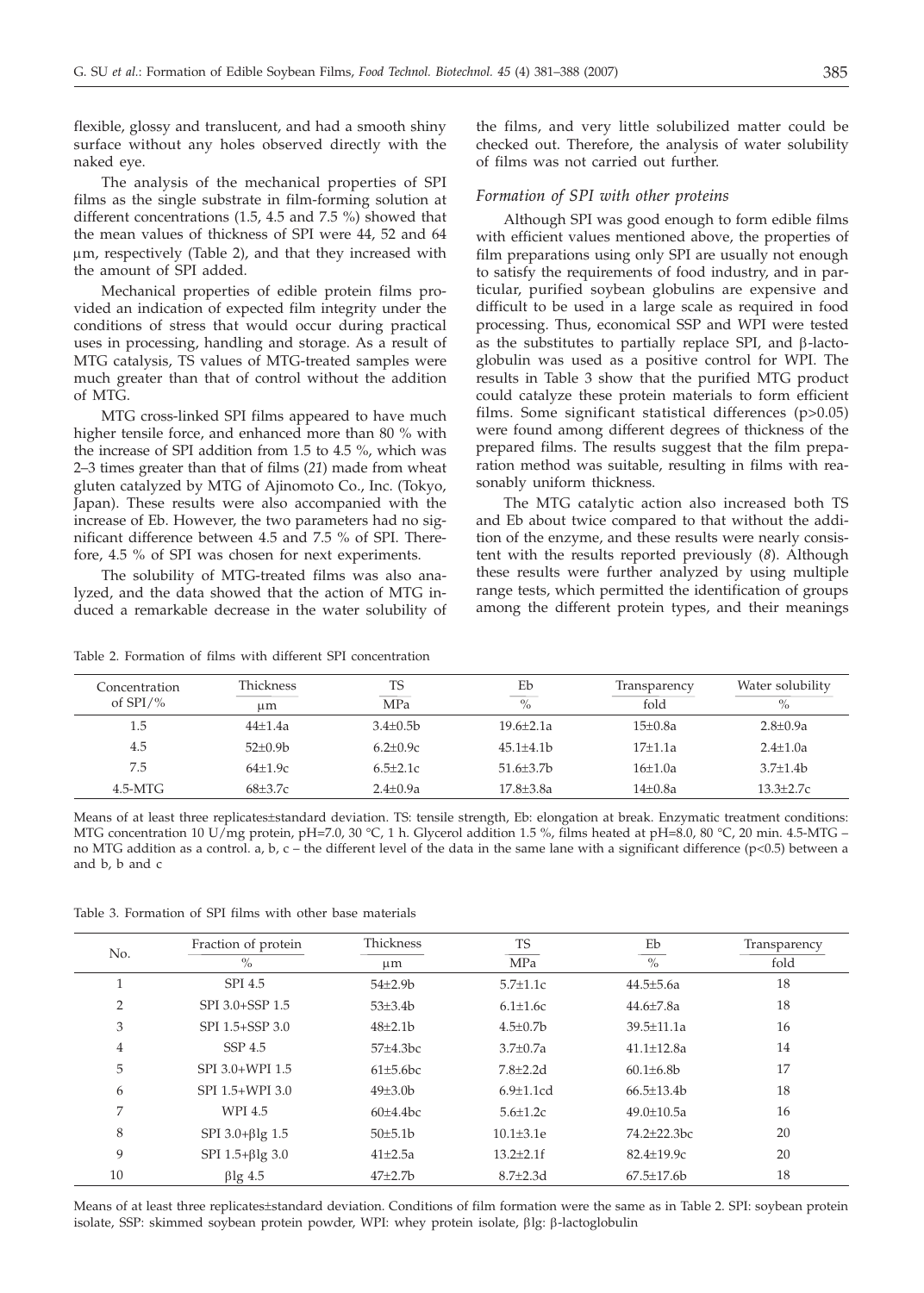were still unclear, the general contributions of MTG catalytic function can suggest that the formation of covalent linkages reinforces the film and makes it more flexible for stretching. These results, obtained from various proteins characterized by different amino acid compositions and structures, clearly indicate that these effects on TS and Eb reflected the formation of new isopeptidic bonds in the films. In particular, the TS and Eb values in both SPI/SSP and SPI/WPI mixture films were at the same level or higher than those of single SPI films, which were better than expected. Both TS and Eb of MTG-treated films were higher than those of the non- -cross-linked films, meaning that these mixed films were successfully endowed with high mechanical properties, which may have great economic potential in future.

# *Effect of MTG concentration on the properties of films*

Statistical analysis of the results in Table 4 shows that MTG treatment had significant effects on TS and Eb (p<0.05). As a result of MTG catalysis function, TS values of MTG-treated samples were much greater than those of the control, and increased relative to the increase of the amount of the used enzyme, meaning that these films are endowed with high elasticity due to enzymatic cross-linking. Therefore, it is further clear that the introduction of covalent isopeptide bonds into the soybean protein structure increases the strength of films.

Table 4. Effect of MTG concentration on SPI film formation

| MTG         | TS            | Eb             | <b>WVP</b>                         | $OP \times 10^{11}$ |  |
|-------------|---------------|----------------|------------------------------------|---------------------|--|
| $(U/g$ SPI) | MPa           | $\frac{0}{0}$  |                                    |                     |  |
| 0           | $2.5 + 0.7a$  | $18.1 + 4.1a$  | $112.3 \pm 13.3c$ $46.4 \pm 13.4c$ |                     |  |
| 5           | $6.5 + 0.9$ b | $47.8 + 5.6$   | $14.4 + 2.6b$                      | $12.2 + 2.3d$       |  |
| 10          | $12.3 + 1.1c$ | $76.4 + 20.9c$ | $7.4 + 0.9a$                       | $4.7 + 1.1a$        |  |
| 20          | $14.5 + 1.0c$ | $87.5 + 17.7c$ | $6.1 + 1.1a$                       | $3.5 + 0.8a$        |  |

Means of at least three replicates±standard deviation. Conditions of film formation were the same as in Table 2. SPI addition 4.5 %. WVP/((g·mm)/(m<sup>2</sup>·day·kPa)): water vapour permeability, data from the measurement conditions:  $25\,^{\circ}$ C, (55±5) % RH. OP/((cm<sup>3</sup>·cm)/(cm<sup>2</sup>·s·kPa)): oxygen permeability, data from the measurement conditions:  $35 °C$ ,  $(55±5) % RH$ 

TS and Eb reflect the tension and extensibility of the material, respectively. Table 4 shows that the enhancing effect of MTG treatment on TS and Eb was significant compared to other results reported with animal transglutaminase (*22*). Because of the hydrophilic nature of SPI proteins, the WVP values of such films were usually much higher than those of standard packaging films. However, barrier properties of the protein films tested in this work, including WVP and OP, were good under low RH conditions.

WVP values of SPI films were compared first. In general, these kinds of protein films were not good enough as water vapour barriers, due to the inherent high hydrophilicity of proteins and the substantial amount of hydrophilic plasticizers added to protein films. However, MTG-catalyzed edible SPI films were different from the control (p<0.05), and the WVP considerably decreased 6.7 to 17.4 times.

The effects of MTG catalyzing time on the mechanical property (tensile strength) and barrier property (water vapour transmission) of SPI films are shown in Fig. 2. As the time of MTG enzymatic treatment went on, WVP value of the films went down sharply in 60 min, while TS increased almost in a straight line.



**Fig 2.** Changes of WVP and TS of 4.5 % SPI films formed at different MTG treatment times. Enzymatic treatment conditions were the same as in Table 2, except for the MTG treatment time

The MTG addition also resulted in the enhancement of the barrier property of oxygen permeability of SPI films. These SPI films had extremely low oxygen permeability values, showing a significant ability to restrict oxygen transmission, indicating a modification of the surface hydrophobicity of the films. The capacity of the SPI films and other protein films to prevent oxygen gas transmission was 40–80 % lower than of soybean protein-wheat gluten protein films (*23*) and they were more than ten times better barrier than gluten films treated with MTG (*9*). But at the same time, they were ten to hundreds of times higher than the results of the films reported to be made from  $\beta$ -lactoglobulin without enzymatic treatment but with high concentration of glycerol (*24*), where glycerol was indicated to play a very important role in improving film properties.

# *Effect of glycerol concentration on the properties of films*

As commonly shown, biopolymer films from animal and plant proteins without any plasticizer are brittle and cannot be handled. Among the usual plasticizers used, glycerol was generally first to be chosen and added to improve their flexibility and stretchability through decreasing the intermolecular forces acting along polymer chains. When the proportion of glycerol was increased, a slow strengthening of the maximum stress (TS) and a fast enhancement in the strain at break (Eb) were observed (Table 5). This could be in agreement with a plasticizing effect of glycerol, but it is in contradiction in some way to other protein materials (*21*).

Increased levels of glycerol resulted in decreased barrier properties of films within each treatment. A signifi-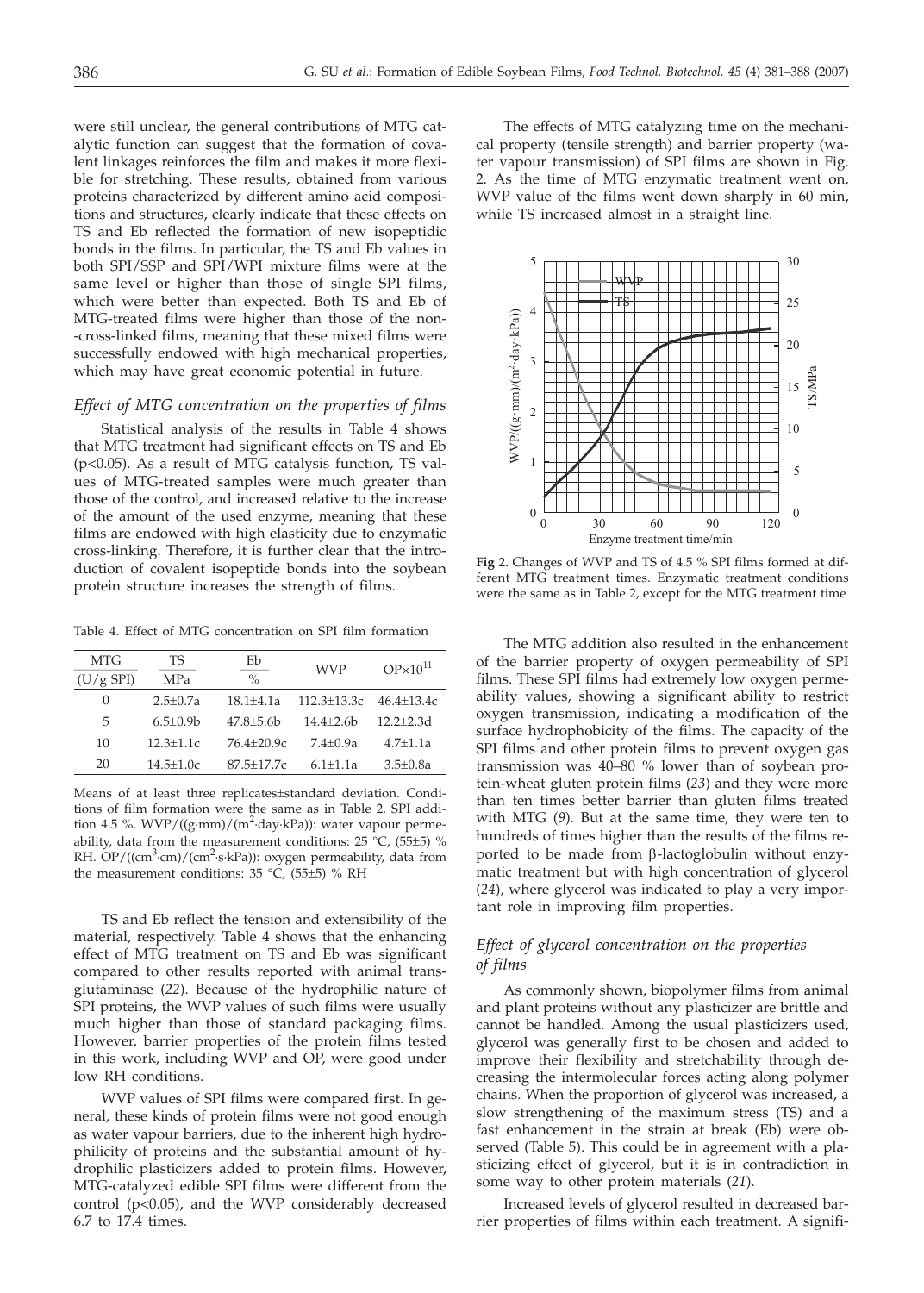| No. | Film base materials<br>and fractions | Thickness<br>$\mu$ m | TS<br>MPa        | Eb<br>$\%$       | <b>WVP</b>       | OP              |
|-----|--------------------------------------|----------------------|------------------|------------------|------------------|-----------------|
|     | Glycerol concentration 0.5 %         |                      |                  |                  |                  |                 |
|     | SPI $(4.5\% )$                       | 53                   | $4.4 + 1.0a$     | $26.3 + 9.6a$    | $7.2 + 1.3b$     | $8.9 + 1.9b$    |
|     | $SPI/SSP=1/2$                        | 49                   | $5.1 \pm 1.6a$   | $31.5 + 10.5a$   | $4.5 + 1.4c$     | $13.4 + 2.1c$   |
| 3   | $SPI/WPI=1/2$                        | 56                   | $5.7 + 1.2a$     | $38.3 + 8.1a$    | $2.7 \pm 0.9$ ab | $7.7 \pm 2.0$ b |
|     | Glycerol concentration 1.5 %         |                      |                  |                  |                  |                 |
| 4   | SPI $(4.5\% )$                       | 59                   | $7.8 + 1.8$ b    | $69.3 + 21.6b$   | $1.9 + 0.4a$     | $2.2 + 0.6a$    |
| 5   | $SPI/SSP=1/2$                        | 52                   | $8.7 + 6.2$ bc   | $78.2 + 19.5$ bc | $1.1 + 0.3a$     | $3.3 + 1.4a$    |
| 6   | $SPI/WPI=1/2$                        | 57                   | $9.5 \pm 4.5$ bc | $85.5 + 30.1$ bc | $1.0 + 0.3a$     | $2.7+0.2a$      |

Table 5. Effect of glycerol concentration on film formation

Means of at least three replicates±standard deviation. Conditions of film formation were the same as in Table 2

cant interaction between MTG treatment and glycerol addition (1.5 %) was found in both WVP and OP. Every kind of film made from SPI only or mixed with SSP or WPI containing higher concentration of glycerol had better water vapour and oxygen barrier functions, which is suggested to be due to their highly cross-linked structures.

In addition, MTG cross-linking induced the different decreasing degrees of WVP and OP of various films, which means that a possible variation of the protein orientation after cross-linkage or a modification of the number or pore size has occurred and needs to be confirmed in the future.

#### **Conclusion**

In this work, edible protein films were prepared from soybean protein isolate with or without whey proteins by an enzymatic cross-linking catalysis with a purified Ca2+-independent microbial transglutaminase produced from an effective strain *Streptomyces* sp. WZFF.L-M1. This study showed that MTG was effective in introducing covalent bonds into soybean proteins and whey proteins intermolecularly to form edible films. Instant preheating treatment could promote the catalysis reaction of MTG. Glycerol imparted flexibility, reduced brittleness, and increased toughness and strength of films by reducing intermolecular forces between adjacent polymer chains. It also showed that MTG was efficient in increasing the functional properties of the SPI films. The increase of MTG concentration and the time of the cross- -linking reaction enhanced the functional properties of the films.

## *Acknowledgement*

The authors would like to thank Prof. Wang Shihua (College of Life Sciences, Fujian Agriculture and Forestry University, China) for his proofreading and linguistic advice.

## **References**

*1.* J.J. Kester, O.R. Fennema, Edible films and coatings: A review, *Food Technol. 40* (1986) 47–59.

- *2.* L.A. Kunte, A. Gennadios, S.L. Cuppett, M.A. Hanna, C.L. Weller, Cast films from soy protein isolates and fractions, *Cereal Chem. 74* (1997) 115–118.
- *3.* V.M. Ghorpade, H. Li, A. Gennadios, M.A. Hanna, Chemically modified soy protein films, *Trans. ASAE, 38* (1995) 1805–1808.
- *4.* D. Brault, G. D'Aprano, M. Lacroix, Formation of free- -standing sterilized edible-films from irradiated caseinates, *J. Agric. Food Chem*. *45* (1997) 2964–2969.
- *5.* K. Takahashi, Y. Nakata, K. Someya, M. Hattori, Improvement of the physical properties of pepsin-solubilized elastin-collagen film by crosslinking, *Biosci. Biotechnol. Biochem*. *63* (1999) 2144–2149.
- *6.* Y.M. Stuchell, J.M. Krochta, Enzymatic treatments and thermal effects on edible soy protein films, *J. Food Sci. 59* (1994) 1332–1337.
- *7.* H. Ando, M. Adachi, K. Umeda, A. Matsuura, M. Nonaka, R. Uchio, H. Tanakaa, M. Motoki, Purification and characteristics of a novel transglutaminase derived from microorganisms, *Agr. Biol. Chem. 53* (1989) 2613–2617.
- *8.* M. Yildirim, N.S. Hettiarachchy, Biopolymers produced by cross-linking soybean 11S globulin with whey proteins using transglutaminase, *J. Food Sci. 62* (1997) 270–275.
- *9.* L. Lim, Y. Mine, M.A. Tung, Barrier and tensile properties of transglutaminase cross-linked gelatin films as affected by relative humidity, temperature and glycerol content, *J. Food Sci. 64* (1999) 616–622.
- *10.* Z. Wang, Z.W. Wang, Mutation breeding of potent microbial transglutaminase-producing *Streptomyces* strains, *Food Sci. 24* (2003) 62–67 (in Chinese).
- *11.* Z. Wang, H.N. Cai, Z.P. Han, X.Y. Guo, Q.M. Yang, Z.W. Wang, X.Z. Liu, Production of microbial transglutaminase by batch fermentation, *Food Sci*. *24* (2003) 73–76 (in Chinese).
- *12.* S. Iwabuchi, F. Yamauchi, Determination of glycinin and b-conglycinin in soybean proteins by immunological methods, *J. Agric. Food Chem*. *35* (1987) 200–205.
- *13.* M. Anker, M. Stading, A.M. Hermansson, Mechanical properties, water vapor permeability, and moisture contents of  $\beta$ -lactoglobulin and whey protein films using multivariate analysis, *J. Agric. Food Chem*. *46* (1998) 1820–1829.
- *14.* O.H. Lowry, N.J. Rosebrough, A.L. Farr, R.J. Randall, Protein measurement with the Folin phenol reagent, *J. Biol. Chem*. *193* (1951) 265–268.
- *15.* X.Z. Liu, Z. Wang, Z.W. Wang, X.Y. Guo, Z.P. Han, H. Li, Study for fermentation and purification of a new microbial transglutaminase, *2002 Symposium of Enzyme Products Developing and Application*, Tianjin, China (2002) p. 93 (in Chinese).
- *16.* J.E. Folk: Transglutaminase. In: *Methods in Enzymology*, H. Tabor, C.W. Tabor (Eds.), Academic Press, New York, USA (1970) pp. 889–894.